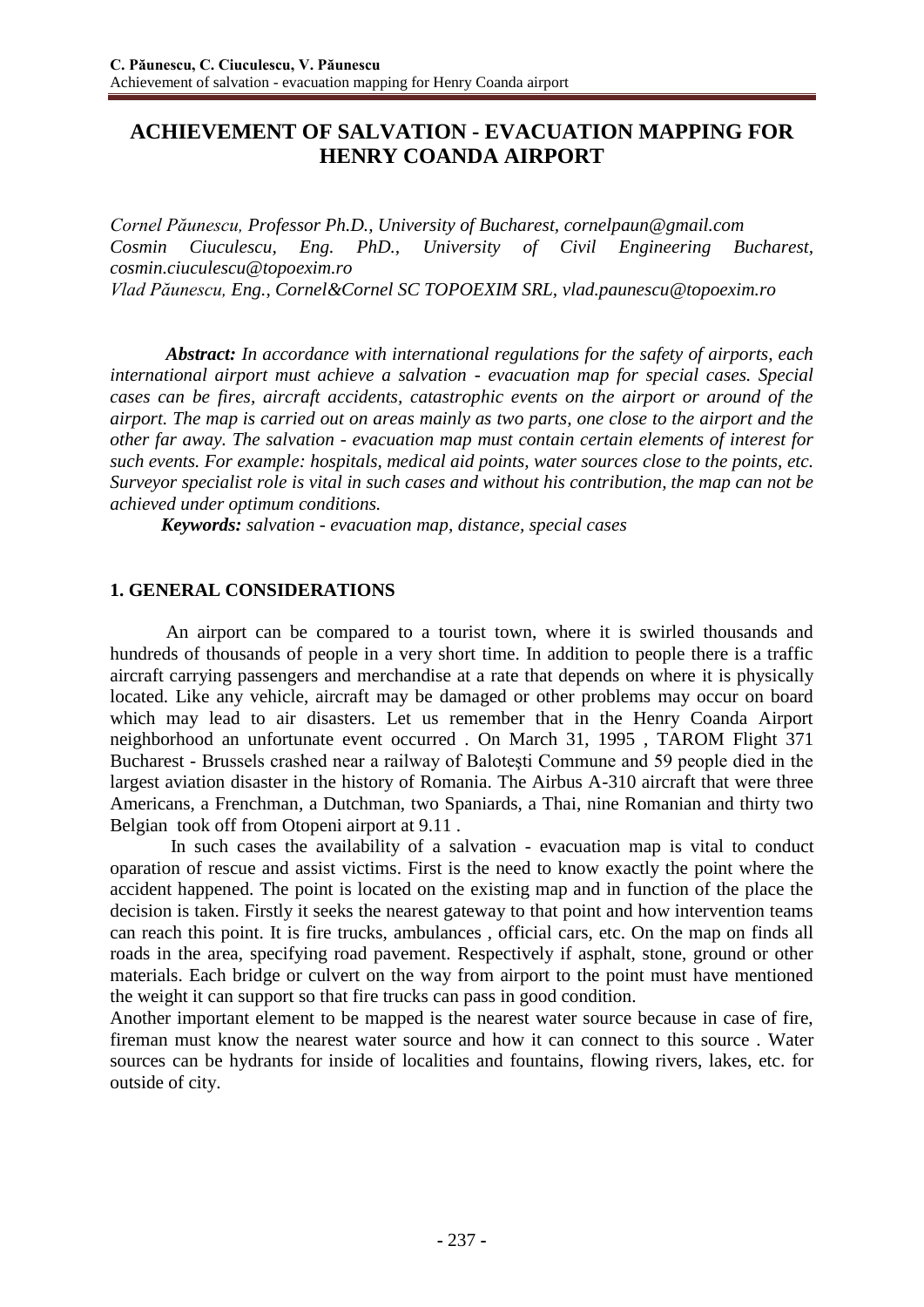Also very important are hospitals and first aid points. At each such location must be written the following: - You can treat in the hospital or aid point (depending on the material facilities and specialists) - The number of available beds Salvation - evacuation maps are talking



*Figure 1.1 , the squared maps , a) Detailed map*



generic is referred to aircraft language "Squared maps" . We quote from the decision of the Director General of the Romanian Civil Aviation Authority no. 636/24.07.2012, which defines in Article 2.3.2.15, the squared maps.

( 1). Squared maps are used to coordinate and inform all emergency forces the place on - site with the emergency point and share with the emergency plan and includes:

a) Detailed map of the aerodrome and its vicinities, who must present the plan of the aerodrome, gateways (resistance to heavy vehicles), the location of the water tank, the meeting points of the forces and institutions that come to intervention, waiting areas, and so on.

b ) Map of classification in the area of the aerodrome, which must include the surrounding towns and describe related medical facilities, gateways (resistance to heavy vehicles) meeting points to be transported away the emergency victims,

facilities available *Figure 1.1 , the squared maps, b) Map of classification in the area of the aerodrome*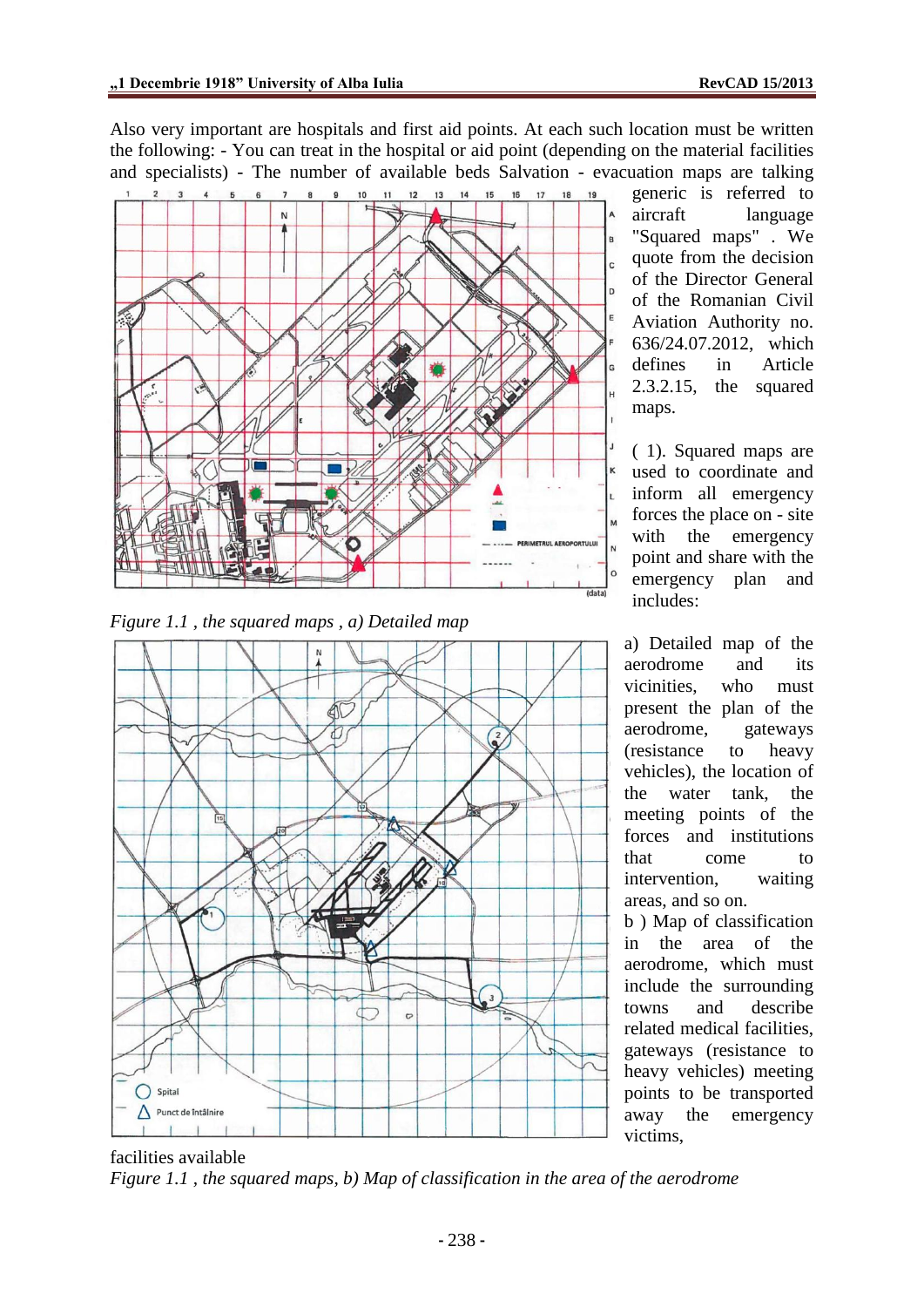( 1). medical, information about potential ability to receive hospital beds and medical specialties hospital hospital the number of the set of the set of the set of the set of the set of the set of the set of the set of the set of the set of the set of the set of the set of the set of the set of the set of th

( 2). Each hospital will be identified (numbered) distinct and medical specialty, number of beds, staff , etc., shown separately.

( 3). The two maps grid will be established so as not to allow overlapping quadrate encoding encryption between the two maps, in order to avoid misinterpretation of maps and different colors will be used for squares .

( 4). It will determine how to update the maps and the destruction of those who are no longer valid.

( 5). Both squared maps on A3 format, printed front / back will be distributed to all forces and institutions when signing / agreeing mandatory plan and will be used to indicate both the location of the emergency and the exercises and emergencies. They will be placed compulsory on board all means of transport saving intervention participating in the intervention.

## **2. CURRENT SITUATION**

For an airport to become international that operate with abroad aircraft must meet some minimum requirements. One of the conditions required it is to achieve the squared maps, so every major airport hire specialized companies to perform this work. Practically every airport, at the time it was declared International have a map of this type. The maps were made at the time of 1996-1997 and includes situations at the time. In 2011, Henri Coanda International Airport launched a procurement procedure for making the necessary topographical works of his activity at the airport. Among the works performed included the squared map or salvation - evacuation map. During 2012 the airport launch the preparation of these maps and was performed within about three months. The rest of Romanian airports order the achievement of these maps by organizing public tenders.

The squared map is part of so called "emergency plan" that includes several documents and procedures in accordance with international requirements imposed by the Civil Aviation Authority. As events where the squared map is necessary are listed :

- Aviation accident on airport, aviation accident outside the airport,

- Failure of the aircraft in flight ,

- Fires in buildings and installations of the airport, bomb threat (aircraft or structure / building),

- Unlawful seizure of aircraft, crisis caused by adverse weather events ( heavy snowfalls, storms, etc.)

- Crisis caused by epidemics,

- Natural disasters, incident at the airport ,

- Emergencies in difficult environments .

These squared maps were made for airports Henry Coanda and Aurel Vlaicu, both serving the Romanian capital, Bucharest.

## **3. CASE STUDY**

The case study is focused on achieving square maps for Henry Coanda airport. As was shown in Chapter 1 , are drawn two squared maps , one within the airport , and other within the airport and surroundings .

To accomplish the work, two teams were formed , one to collect data within the airport and one for data collection outside the airport . Each team was composed of five persons,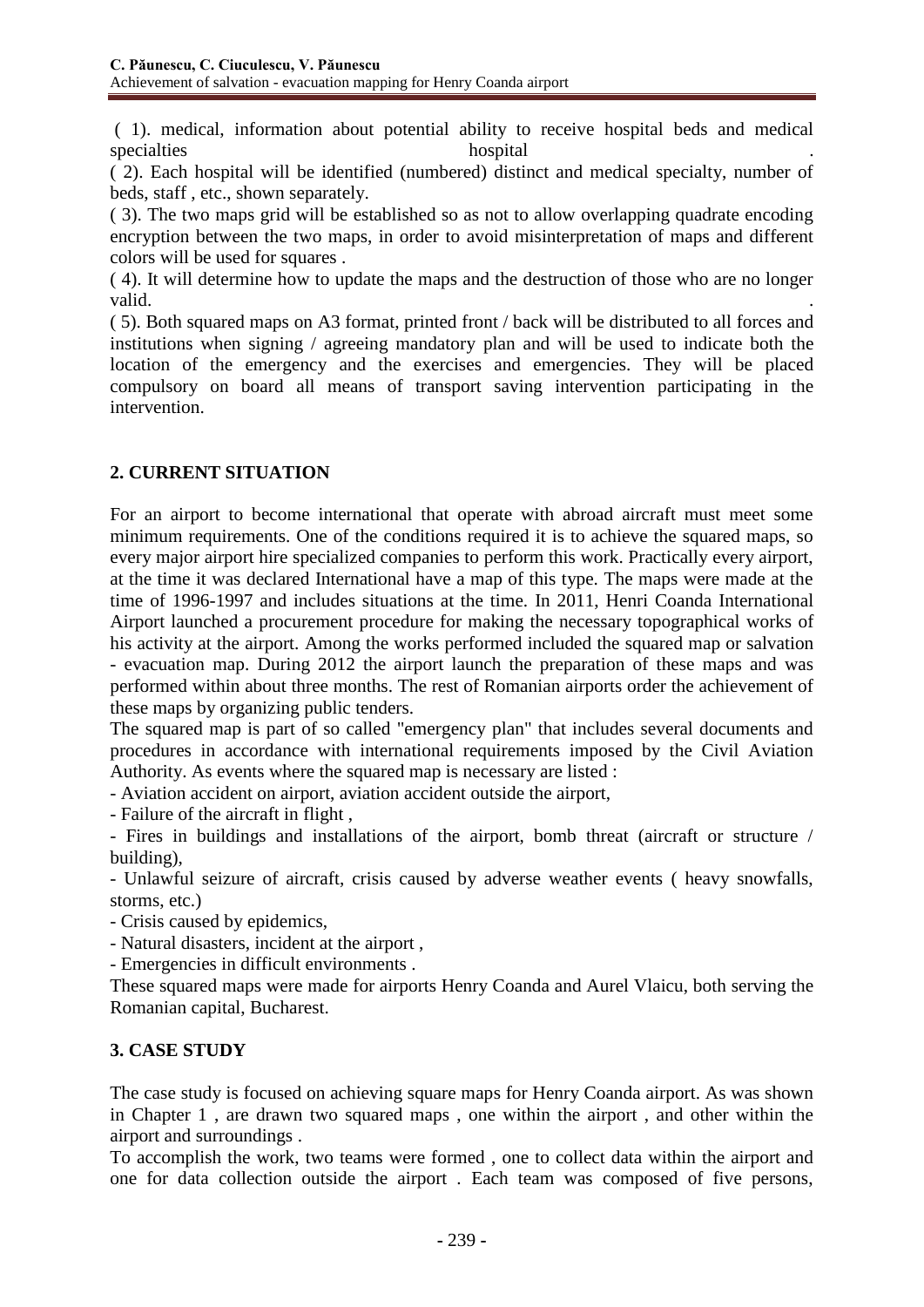specialists in determining the position. Each person had equipped GNSS receiver type TOPCON GMS 2, which provides sub-meter absolute determination system .

To determine the position of the points we used ROMPOS system.

ROMPOS include the following services :

- ROMPOS DGNSS - for applications with real-time kinematic positioning accuracy of 0.5 - 2m. RTCM data format .

- ROMPOS RTK - for applications with real-time kinematic positioning accuracy of up to 2 cm. RTCM data format .

- ROMPOS GEO - for post-processing applications and a positioning accuracy of less than 2cm . RINEX data format .

The position will be based on direct observations to satellites and differential corrections transmitted in real time from a fixed station or a network of reference stations.

Corrections submitted :

- Corrections pseudodistance

- Corrections of variation of the pseudodistances

The pseudodistances ( satellite receiver distance) is determined based on:

- Codes (version DGNSS)

- Measurements made using phase carrier wave (RTK version)

Transfer corrections are done through the internet. Data are transmitted in a standardized format RTCM (Radio Technical Commission for Maritime Services) using NTRIP technology (protocol data distribution format RTCM via Internet). NTRIP allow broadcasting differential corrections in RTCM format and internet access to mobile telecommunication networks based on IP (Internet Protocol) - GSM, GPRS, EDGE .

Accuracy of the positioning depends on the solution obtained :

- Fixed solution provides accuracies of the order of 2 - 3cm at a distance of 30 km from the reference station

- Float solution provides accuracies of the decimeter order. This precision is not supported by ANCPI, and either of users for precise measurements or even for small scale measurements detail. Solution occurs when in the area of measurements exist obstructions (buildings, trees, etc.), or when the distance from the reference station is too high.

To make sure we obtained accuracy using ROMPOS, was stationed the same points with geodetic GPS receivers class and measured both methods statically and ROMPOS. The difference between the two methods were in the order of 2-3 cm for fixed ROMPOS solution and 30-40 cm ROMPOS float solution. ROMPOS float solution, for two points difference was about 1 meter. ROMPOS float solution, for two points difference was about 1 meter . The results are shown in Table 3.1

Another method of determining the details was the ortho. On orthophotomap were identified driveways. In the land was established type of specifying road pavement and how to access the road (one-way, special conditions, etc.).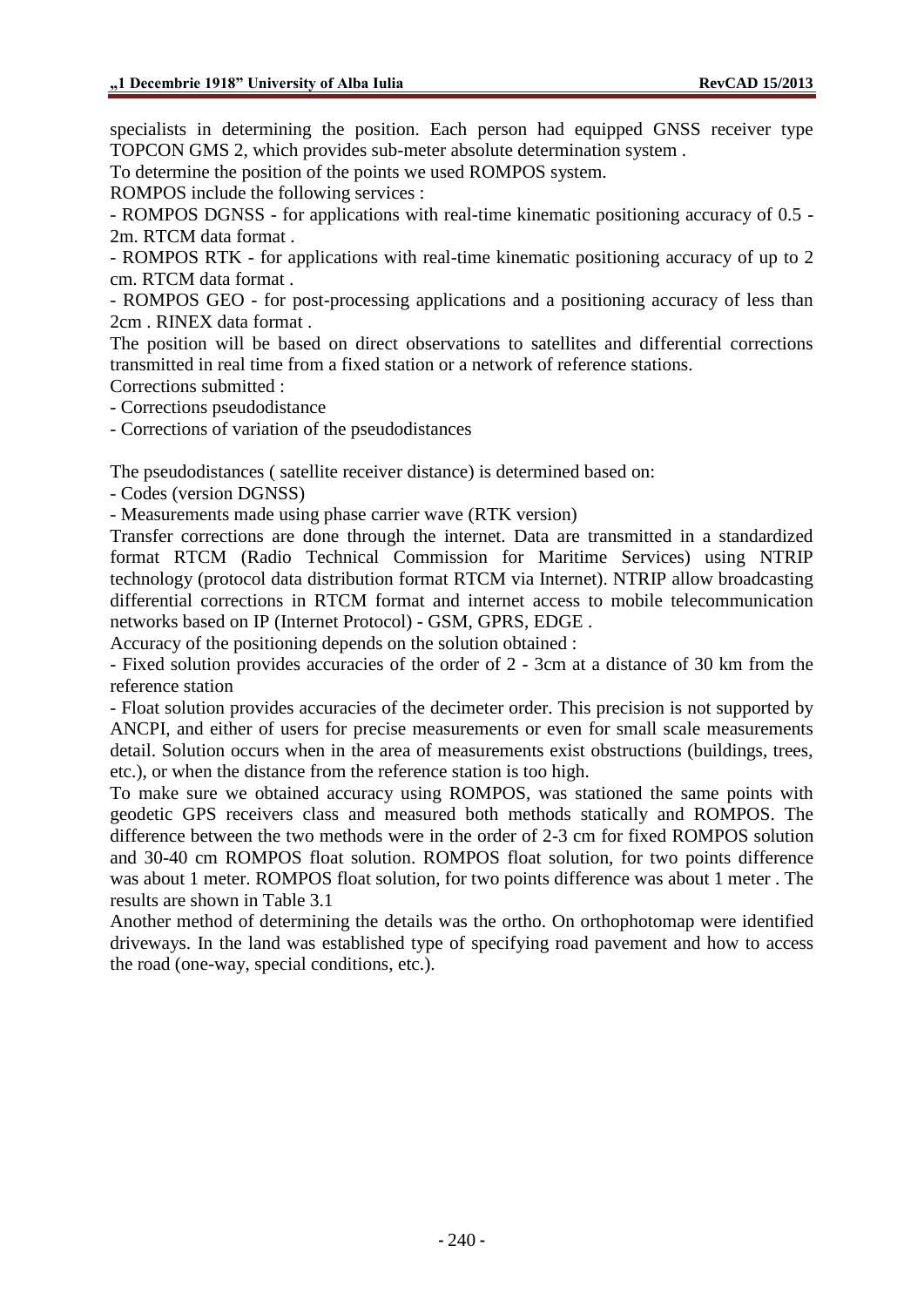| Statically methods           |                 |            |         | <b>ROMPOS</b>                |                 |           |         | Differences |                |         |          |
|------------------------------|-----------------|------------|---------|------------------------------|-----------------|-----------|---------|-------------|----------------|---------|----------|
| Stereografic 1970 coordinate |                 |            |         | Stereografic 1970 coordinate |                 |           |         | Differences |                |         |          |
| Point<br>name                | $x \, \text{m}$ | v[m]       | h[m]    | Point<br>name                | $x \, \text{m}$ | v[m]      | h[m]    | dx<br>[mm]  | dy<br>[mm]     | dh [mm] | Solution |
| S <sub>17</sub>              | 444578.681      | 227850.506 | 120.378 | S <sub>17</sub>              | 444578.685      | 227850.51 | 120.411 | $-4$        | $\mathbf{1}$   | $-33$   | Fixed    |
| S18                          | 444666.74       | 227691.548 | 119.938 | S18                          | 444666.744      | 227691.55 | 119.924 | $-4$        | $\overline{c}$ | 14      | Fixed    |
| SX1                          | 434162.265      | 199378.014 | 86.044  | SX1                          | 434162.249      | 199377.91 | 85.666  | 16          | 102            | 378     | Float    |
| <b>SX10</b>                  | 443769.702      | 220955.008 | 109.85  | <b>SX10</b>                  | 443769.803      | 220954.99 | 110.086 | $-101$      | 14             | $-236$  | Float    |
| <b>SX100</b>                 | 434659.363      | 201739.431 | 88.585  | SX100                        | 434659.39       | 201739.23 | 88.522  | $-27$       | 204            | 63      | Float    |
| <b>SX11</b>                  | 443821.56       | 220871.626 | 110.506 | <b>SX11</b>                  | 443821.392      | 220871.55 | 110.023 | 168         | 74             | 483     | Float    |
| <b>SX12</b>                  | 443023.204      | 214534.486 | 100.885 | SX12                         | 443023.415      | 214534.65 | 100.494 | $-211$      | $-163$         | 391     | Float    |
| SX13                         | 443011.97       | 214493.616 | 103.275 | SX13                         | 443011.903      | 214493.68 | 103.364 | 67          | $-65$          | $-89$   | Float    |
| <b>SX14</b>                  | 443513.054      | 218519     | 105.713 | SX14                         | 443513.109      | 218519.18 | 105.766 | $-55$       | $-179$         | $-53$   | Float    |
| <b>SX15</b>                  | 443544.436      | 218579.427 | 108.106 | <b>SX15</b>                  | 443544.776      | 218579.46 | 108.24  | $-340$      | $-34$          | $-134$  | Float    |
| SX16                         | 441956.723      | 209246.718 | 96.257  | SX16                         | 441956.738      | 209246.49 | 95.961  | $-15$       | 225            | 296     | Float    |
| <b>SX17</b>                  | 441970.884      | 209243.96  | 96.27   | <b>SX17</b>                  | 441970.859      | 209243.8  | 96.461  | 25          | 165            | $-191$  | Float    |
| <b>SX18</b>                  | 439402.669      | 204551.164 | 91.474  | <b>SX18</b>                  | 439402.092      | 204551.25 | 90.945  | 577         | $-88$          | 529     | Float    |
| SX19                         | 439393.429      | 204521.571 | 90.799  | SX19                         | 439392.353      | 204520.94 | 91.018  | 1076        | 635            | $-219$  | Float    |
| SX <sub>2</sub>              | 434180.348      | 199478.311 | 86.42   | SX <sub>2</sub>              | 434180.442      | 199477.94 | 86.039  | $-94$       | 367            | 381     | Float    |
| <b>SX20</b>                  | 444168.76       | 225922.244 | 117.404 | <b>SX20</b>                  | 444169.049      | 225922.13 | 117.419 | $-289$      | 119            | $-15$   | Float    |
| SX21                         | 444181.881      | 225723.238 | 114.142 | SX21                         | 444182.329      | 225723.34 | 114.894 | $-448$      | $-98$          | $-752$  | Float    |
| SX3                          | 434774.346      | 203165.52  | 88.303  | SX3                          | 434774.388      | 203165.44 | 88.174  | $-42$       | 84             | 129     | Float    |
| SX4                          | 434746.003      | 203221.256 | 88.097  | SX4                          | 434746.108      | 203221.08 | 87.934  | $-105$      | 181            | 163     | Float    |
| SX <sub>5</sub>              | 435623.43       | 206330.396 | 92.513  | SX5                          | 435623.244      | 206330.2  | 92.924  | 186         | 197            | $-411$  | Float    |
| SX <sub>6</sub>              | 435702.777      | 206317.624 | 91.577  | SX <sub>6</sub>              | 435702.621      | 206317.38 | 91.836  | 156         | 249            | $-259$  | Float    |
| ${\rm SX7}$                  | 437645.5        | 210163.551 | 95.507  | SX7                          | 437645.381      | 210163.46 | 95.733  | 119         | 93             | $-226$  | Float    |
| SX8                          | 440339.859      | 212484.503 | 96.849  | SX8                          | 440340.336      | 212484    | 96.329  | $-477$      | 502            | 520     | Float    |
| SX9                          | 440339.078      | 212541.345 | 99.818  | SX9                          | 440339.084      | 212541.33 | 99.792  | $-6$        | 19             | 26      | Fixed    |
| SX99                         | 434980.208      | 201919.236 | 87.651  | SX99                         | 434980.195      | 201919.24 | 87.681  | 13          | $\overline{0}$ | $-30$   | Fixed    |

### Table 3.1, Results of the measurement

## **4. CONCLUSIONS**

Given the above, the method we used to determine the details of the squared maps is very good . The accuracy of determining the points is of about 1 m and is sufficient for the needs of the subject. It was identified a number of 75 hydrants that are on the detailed map, inside the airport. In addition, on the map of classification in the area of the aerodrome, has been identified a number of hydrants 21.

Also identified 21 points of first aid and hospitals.

We can say that the method was chosen corresponds qualitatively with the requirements of decision number 636/24.07.2012 of the Director General of the Romanian Civil Aviation Authority.

Table 3.1 is significant in this respect, the differences between determination geodetic class GNSS receivers and determination with receivers of the type TOPCON GMS 2 are insignificant for the needs required in the paper.

Figures 4.1 is squared maps made for Henri Coanda International Airport (inside). The map outside the airport can not be presented due to the scale of representation.